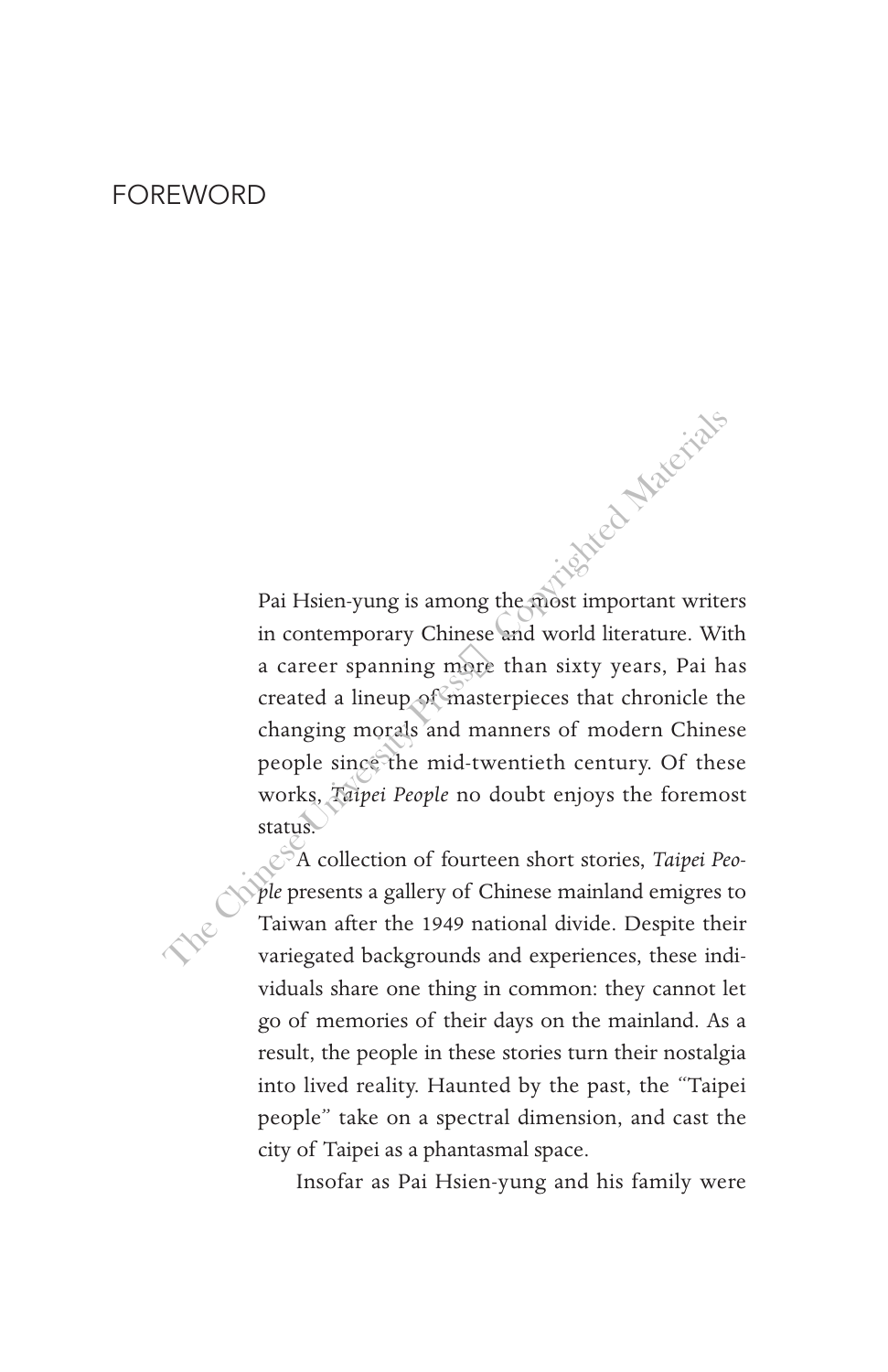among the exiles to Taiwan after 1949, *Taipei People* certainly bears the imprints of personal trauma. Pai's illustrious family background lends a poignancy to his portraits of lives in diaspora and disgrace. Pai created most of the stories of *Taipei People* during the 1960s, when he had already relocated to the United States. Twice removed from his homeland, Pai wrote to inscribe not only a generation of Chinese trapped in historical contingencies but also a time that has been so skewed as to make any "master narrative" impossible.

Taipei People is not to be confined only as national allegory, however — it also speaks to the modern human condition, writ large. With Taipei as the symbolic site, what Pai engages is nothing less than an inquiry into "the general paralysis," the modernist malaise that has plagued Chinese and other communities. Beyond the 1949 divide, he entertains an acute awareness of the world on the verge of the abysmal fall. This was the heyday of the Cold War, during which China was undergoing one campaign after another, culminating in the Cultural Revolution. "Our age plunges forward and is already well on its way to collapse, while a bigger catastrophe looms." "We have no way to go back any more." Resounding is the famous dictum of Eileen Chang (1920–1995), with whom Pai shares a similar existential melancholia and moral sobriety. ewed as to make any "master narrative" impossible.<br>
Taipei People is not to be confined only as national alle<br>
wever — it also speaks to the modern human condition, writ lith<br>
Taipei as the symbolic site, what Pai engages

Much has been discussed about the art of *Taipei People* since its publication in 1971. Pai's exquisite style, subtle sensibilities, as well as his contemplation of the fate of Chinese civilization have become textbook cases among numerous readers. For his nostalgic posture and poetics, Pai has nonetheless also received labels ranging from the "beautician in the morgue" to a reactionary aesthete. But the fact that *Taipei People* is still moving us fifty years after its publication, now in multiple languages all over the world, bespeaks its lasting charm beyond political labelling.

One may ask what makes Pai Hsien-yung's fiction still so compelling in the new millennium. I suggest that it is because instead of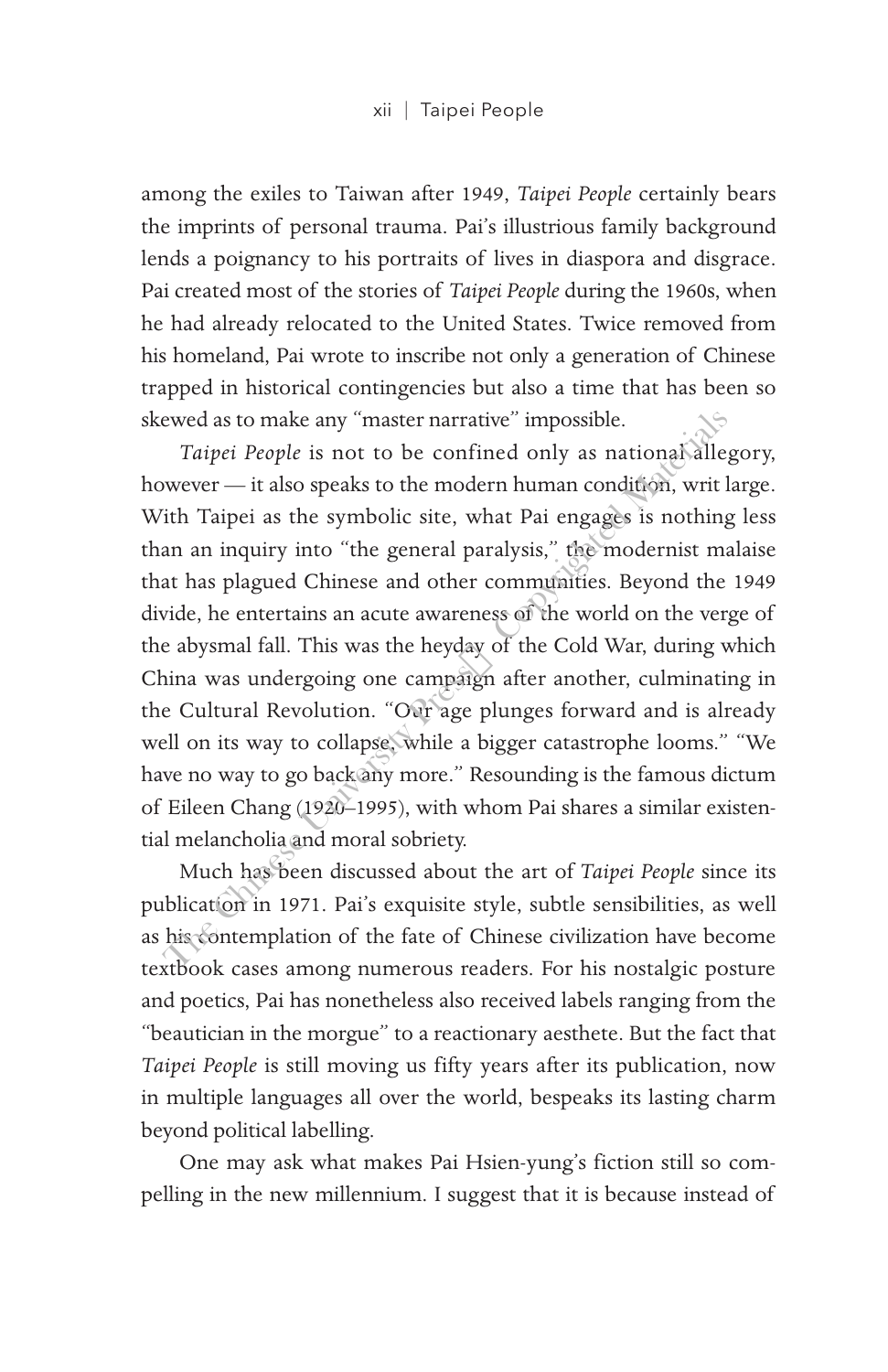being a conservative, Pai impresses as a radical, one who relentlessly campaigns for the power of *qing* — feeling, sentience, love, affect — vis à vis human adversities from national vicissitudes to erotic frustrations, and from fanaticism to the doom of life and death. "*Qing* is of source unknown, yet it grows ever deeper. The living may *die* of it, by its power the *dead* live again," wrote Tang Xianzu (1550–1616), the perennial spokesperson of the "cult of *qing*." Little surprise that Pai Hsien-yung should make "Wandering in the Garden, Waking from a Dream" the climax of his collection, drawing on Tang's most famous play, *Peony Pavilion*.

Those still constrained by the myths of the past century such as revolution and enlightenment may lag in appreciating Pai Hsienyung's newness in our time. Amid the debris of modern revolutionary projects, Pai strives to erect the edifice of *qing* through which to ponder the ecology of humanity, its vulnerability and agency, its violation and sustainability. His "Taipei people" may appear to be failures of their times, but historical hindsight indicates that their anachronism contains a prescience about the time that had gone wrong. Their personal tragedies amount to a morality play about human frailties and perseverance. Isien-yung should make "Wandering in the Garden, Wakir<br>a Dream" the climax of his collection, drawing on Tang's mo<br>us play, *Peony Pavilion*.<br>Those still constrained by the myths of the past century sue<br>olution and enligh

"What is contemporary?" Italian thinker Gorgio Agamben asked in an eponymous essay at the end of the twentieth century. Citing Roland Barthes and Fredrich Nietzsche, Agamben contends that the contemporary is the "the untimely." In other words, the contemporary is someone who refuses to conform to social norms, straddling multiple temporalities — either "too soon" or "too late," either "already" or "not yet" — in such a way as to see "the obscurity" as arising from the folds of time. In this sense, Pai Hsien-yung, together with his characters, is "contemporary" because he holds his gaze on his own time so as to "perceive not its light, but rather its darkness," all the while searching for some unlikely "beam of darkness" that projects onto the time yet to come.

*Taipei People* has often been cited as a Chinese counterpart to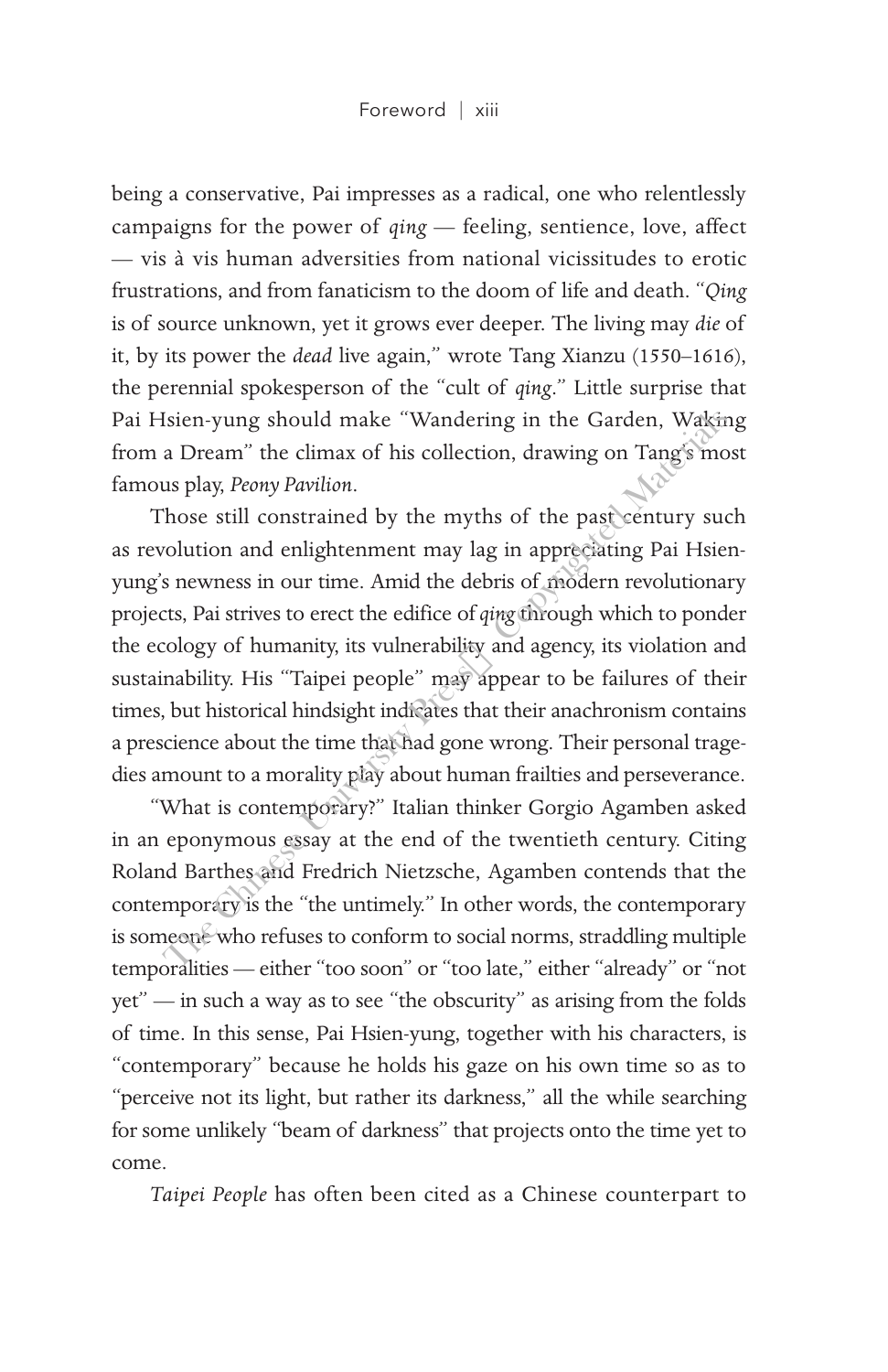James Joyce's *Dubliners* in terms of a mosaic portraiture of modern life in crisis. Joyce finds in his characters' adventures quasi-religious moments of epiphany, thus redeeming their quotidian existence. By contrast, Pai derives his vision from as much his modernist sensibilities as his adherence to the premodern Chinese belief in *qing*. In the aftermath of a century that vowed to revolutionize everything, Pai calls for the capacity to feel, love, and act, as well as the generative power arising therefrom. It is this "beam of darkness," however "untimely," that Pai sought to define and redefine in *Taipei People* fifty years ago, and that he is still engaged in today. wer arising therefrom. It is this "beam of darkness," how<br>ntimely," that Pai sought to define and redefine in *Taipei.Reoplars*<br>ago, and that he is still engaged in today.<br>Edward C. Henderson Professor of Chinese Liter<br>Har

*David Der-wei Wang* Edward C. Henderson Professor of Chinese Literature Harvard University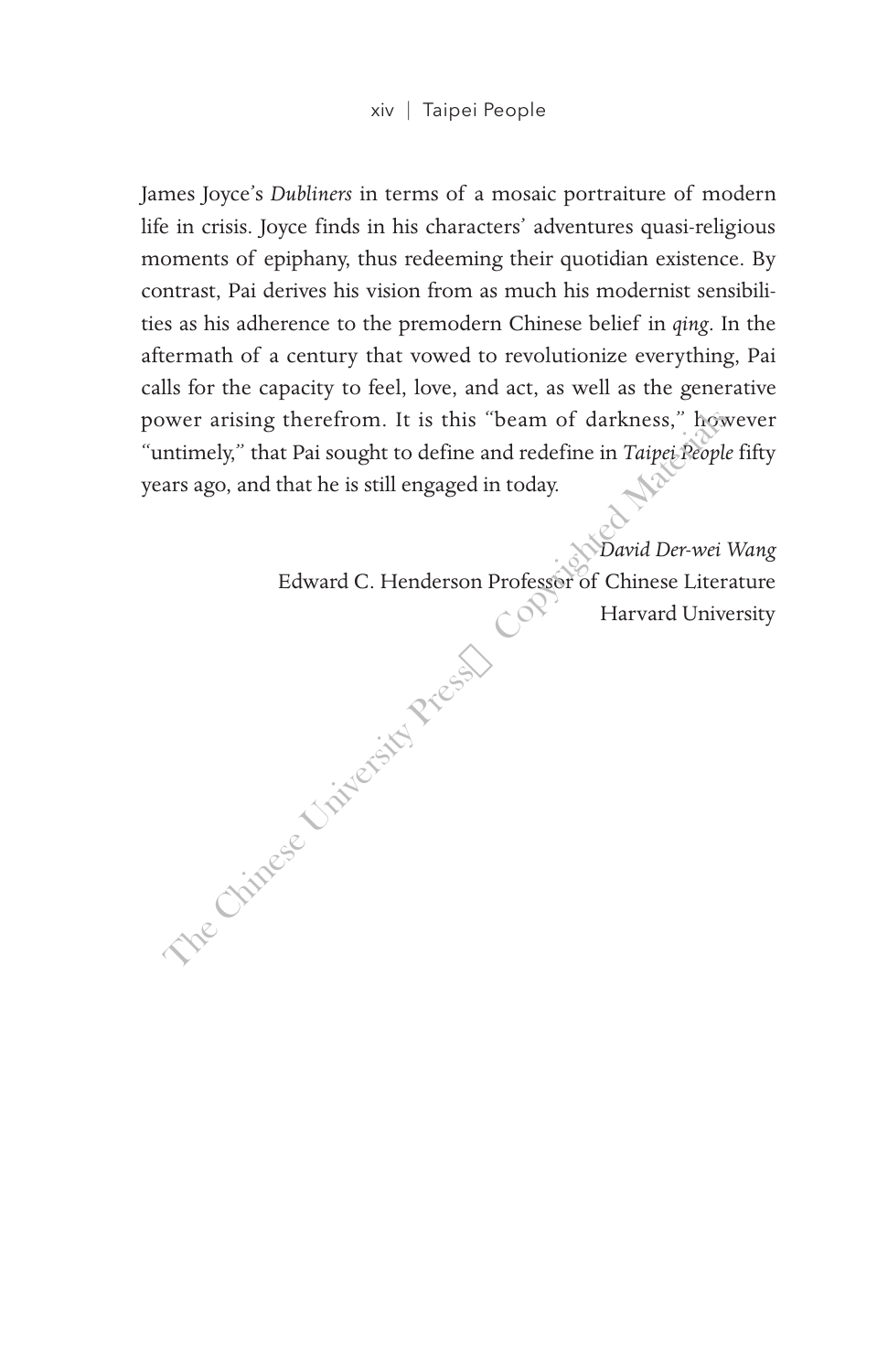## EDITOR'S PREFACE \*

The stories in this book were written in the latter part of the 1960s and serialized over a period of time in the magazine *Hsien-tai wen hsüeh* (Modern Literature), which Pai Hsien-yung and other young writers founded, edited, and wrote for in Taiwan. Published in book form in 1971 under the title *Taipei jen* (Taipei People), these stories quickly established their author as a writer with a rare combination of artistic sensibilities, technical equipment, and a deeply moral purpose. The book has since won him a large following in Taiwan and Hong Kong and Chinese communities the world over. More recently, Pai's writings have been allowed into mainland China and are read avidly by a fortunate few among the youths of the People's Republic, who are starved for literature not written to the official line.<sup>1</sup> The Childrenials

\* The "Editor's Preface" followed by "A Word From the Co-translator" and "Acknowledgements" in this edition were originally published in the 2000 Chinese-English Bilingual edition.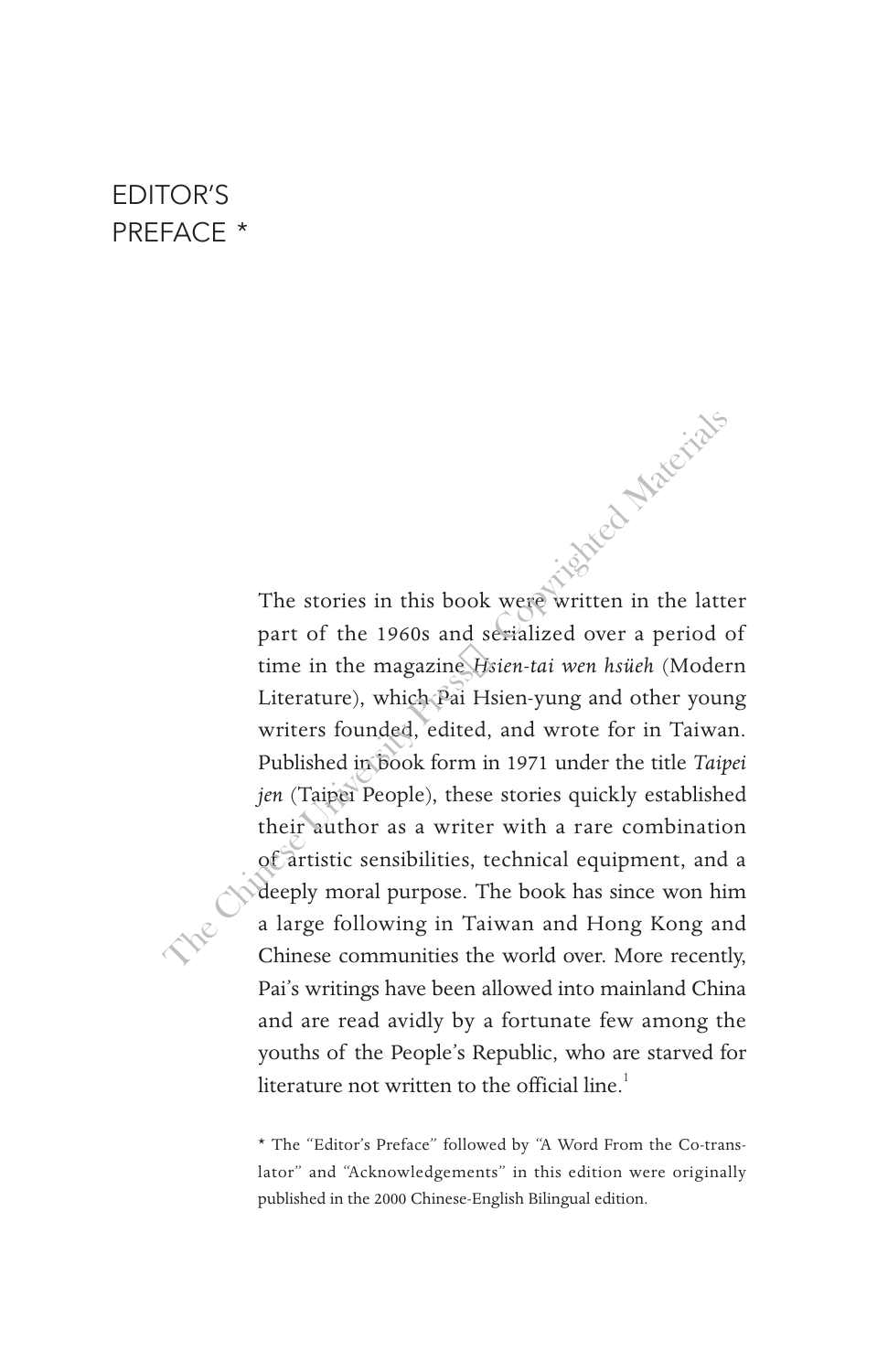That *Taipei jen* is a long time reaching the English-reading public must be attributed in part to the difficulties inherent in translation.<sup>2</sup> The title of the book, literally rendered, would in itself be misleading, since Pai is not engaged in writing polemical or topical fiction, nor is he dealing with what is called the "broad masses of the people." What he has given us, through a series of arresting incidents, is an insight into life as endured by a handful of men and women who sought refuge in Taiwan in the 1950s, following the Communist conquest of the mainland. In this context, *Taipei jen* may be more accurately rendered as "Taipei characters."

And what characters, in the colloquial sense, they are: from taxi dancers and sing-song girls to high-toned ladies. Venerable generals and elder statesmen, living out their days with memories of heroic exploits in the early days of the Chinese Republic. Scholars, teaching abroad or yearning to do so, while they recall their own student days of patriotic demonstrations. Old soldiers bearing battlescars from fighting the Japanese invader. Air Force widows, ancient domestics, a proud food-shop proprietress, an aging homosexual movie director. These flotsam and jetsam of the civil war the author parades before us, in language by turns plain and sparkling, sometimes raw, frequently colorful but always finely tuned to the speech of his motley crew. Like a solitary star in the sky, he fixes a diamond-hard gaze on the Walpurgis Night that is enacted, scene after bizarre scene, in the world below. no sought refuge in Taiwan in the 1950s, following the Comman<br>mquest of the mainland. In this context, *Taipei jen* may be curately rendered as "Taipei characters."<br>And what characters, in the colloquial sense, they are: f

Pai Hsien-yung belongs to a remarkable generation of creative writers that grew up in Taiwan, received university education there, and went on to further studies in the United States before producing their mature works. This group, which includes both Taiwanese and the younger members of mainland refugee families, has already given us Chen Jo-hsi, author of *The Execution of Mayor Yin and Other Stories from the Great Proletarian Revolution*. 3 Chen's book, of more recent authorship and subject matter, documents daily life in the People's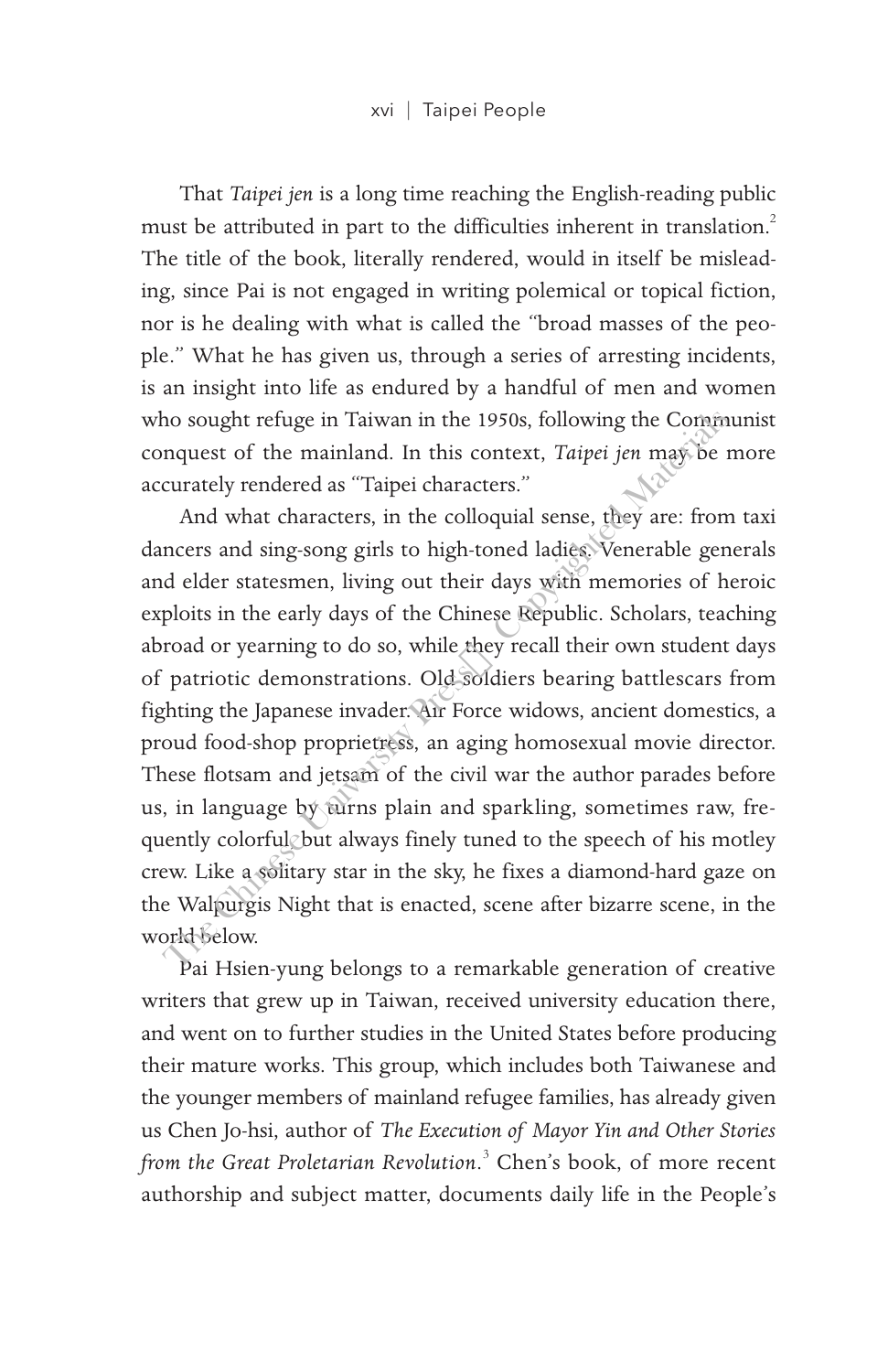Republic during the ten harrowing years 1966–76. Pai's Taipei characters fill out an earlier and not unrelated chapter in the "trouble-ridden" history of contemporary China.

Pai writes out of a personal background rich in opportunities and vantage points for observing the people and things around him. He was born in 1937, the year of the Marco Polo Bridge Incident and the outbreak of war, a son of General Pai Ch'ung-hsi, the distinguished military strategist of the 1927 Northern Expedition and the War of Resistance against Japan. In 1951, General Pai retired with his family to Taiwan rather than join the Communist regime. Thus, there are autobiographical overtones to some of these stories, and in all of them we find evidences of a keen eye, of impressions tellingly registered, as the young Hsien-yung traveled with his parents from their native province of Kwangsi to postwar Nanking, Shanghai, and Hong Kong, eventually to settle in Taipei.

In his unflinching look at these individuals, exiles among their own kind, Pai Hsien-yung does not assign any blame or point an accusing finger one way or another. He notes with a high sense of irony their business(and pleasure)-as-usual lifestyle and, not without compassion, their clinging each to a past of real or imagined glory, or rather the past that lives on in them and haunts them. His is not a political nor even a social history, but a history of "the human heart in conflict with itself," in the words of William Faulkner, who wrote about the crippled and the dispossessed of another culture. Internal Strategist of the 1927 Northern Expedition and the Waterlance against Japan. In 1951, General Pai retired with his family wan rather than join the Communist regime. Thus, there a biographical overtones to some of

There is something to be said for the kind of hurly-burly society that has nurtured creative talent of this caliber. It was the same kind of mixed soil that produced the first fruits of China's modern literature following the May 4th Movement. Pai, with others of his generation, is a spiritual offspring of the Western-oriented Chinese writers of the 1920s and 1930s. But time has passed and circumstances have changed, and Pai is able to display a healthier appreciation of the Chinese cultural heritage and a more serious attitude toward his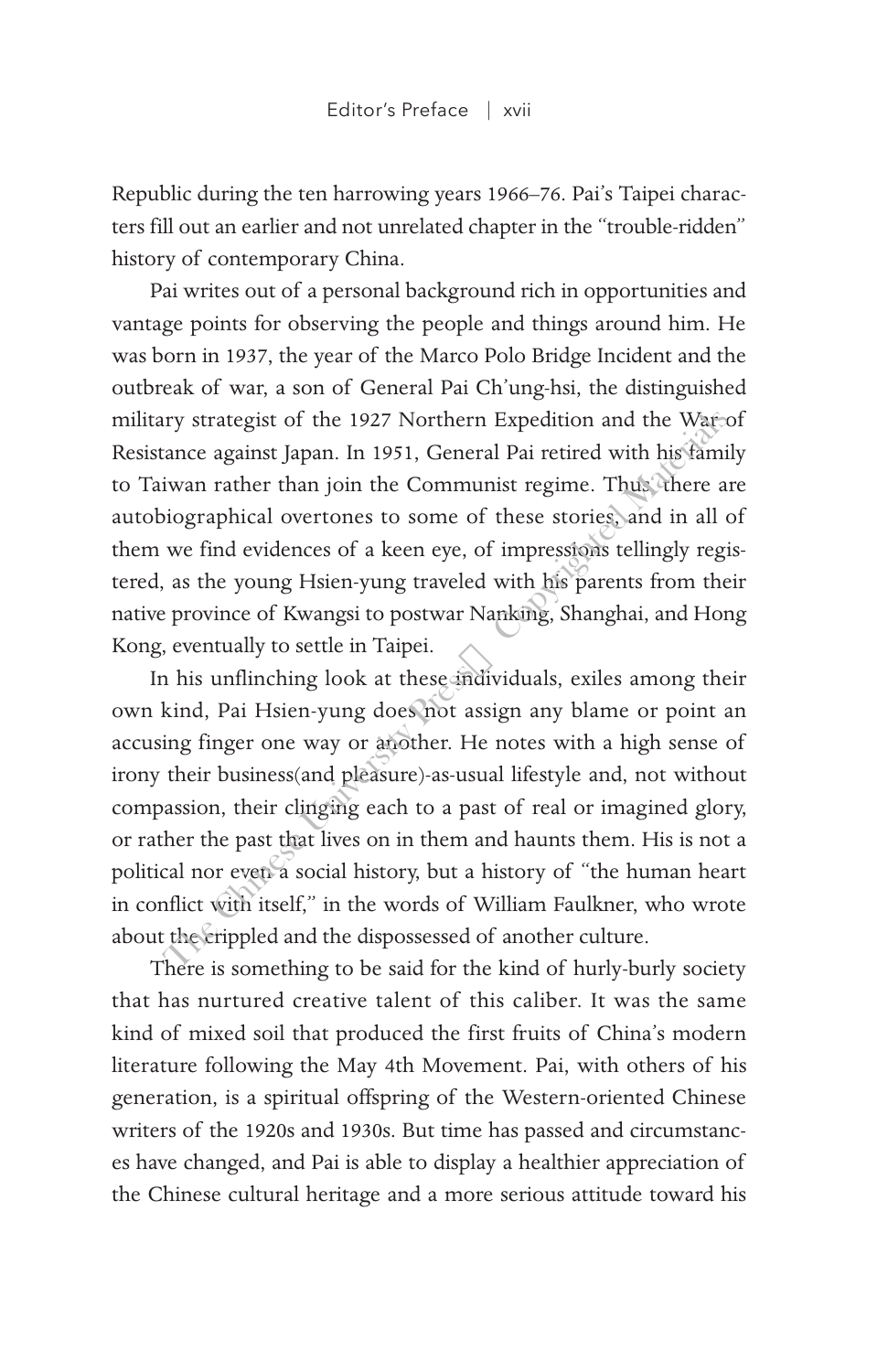chosen craft than we see in the earlier writers.

An alumnus of lowa's famed Writers' Workshop, Pai Hsien-yung presumably has absorbed the lessons of such masters as James and Joyce, Faulkner and Fitzgerald. His recurring theme of innocence in corruption suggests this, and his description of conspicuous consumption, of fancy foods and *hua-tiao* wine, invites comparison with Gatsby's lavish parties. But whether against a backdrop of high life or low, it is the passionate pursuit of a cherished, illusory ideal that brings humanity to his characters. For their meretricious aspirations, so much buffeted by forces beyond their control, the epigraph is equally apt that Fitzgerald wrote out of the ash heaps and the holocaust of his American Dream — "So we beat on, boats against the current, borne back ceaselessly into the past."

About half of the *Taipei jen* material was first collected, along with a couple of the author's earlier pieces, in a 1968 volume that bears the title of its leading story, "Yu-yüan ching-meng" (Wandering in the Garden, Waking from a Dream).<sup>4</sup> This poetic and evocative phrase is adopted as the title of the English edition<sup>\*</sup> of the complete *Taipei jen* stories because it conveys both the nostalgia for happier days that runs through the entire work and the shock of reality that hits us at every turn. w, it is the passionate pursuit of a cherished, illusory ideal that manity to his characters. For their meretricious aspiration<br>uch buffeted by forces beyond their control, the epigraph is ect that Fitzgerald wrote out of

In many ways the story "Wandering in the Garden, Waking from a Dream" repersents Pai Hsien-yung's style at its best, suffused as it is with the modern creative spirit and yet deeply rooted in traditional Chinese life and culture. The Ming dynasty drama *Peony Pavilion* is employed both symbolically and as closely woven strands in the fabric of a poignant tale. The title "Wandering in the Garden, Waking from a Dream" is, in fact, the name of a regional opera of later date based on Scene 10, the dream sequence, of T'ang Hsien-tsu's beloved

<sup>\*</sup> The English edition first published in 1982 by Indiana University Press, U.S.A. under the title *Wandering in the Garden, Waking from a Dream: Tales of Taipei Characters.*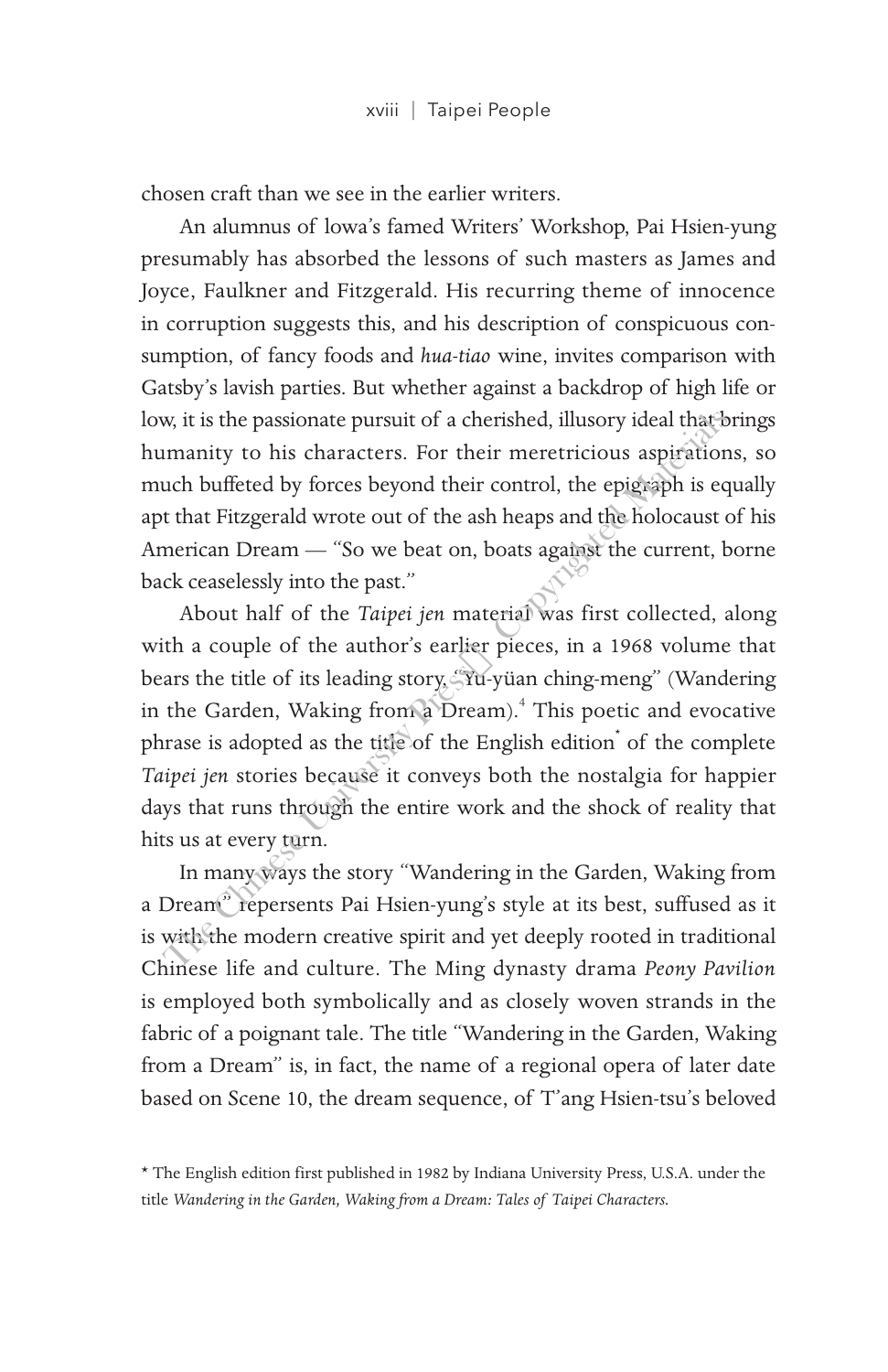musical play. The device of dramatic allusion, as Pai himself has pointed out, is often found in Chinese fiction, notably in *The Dream of the Red Chamber.*<sup>5</sup> In that classic novel of frustrated love the heroine over-hears snatches of an aria from a rehearsal of *Peony Pavilion* and is awakened to the tragedy of the evanescence of life. The same aria figures in an even more organic fashion in Pai's story. The nouveau riche Madame Tou is giving an elegant dinner party for both old and new friends at her mansion with its beautiful garden in the Taipei suburbs. One of the guests is her old friend Madame Ch'ien, who was renowned in Nanking days for her singing. The music of the opera, mixed with intoxicating wine, calls up memories and old sorrows in Madame Ch'ien with such traumatic effect that she is unable to sing when urged to by the other guests. The words of the aria, Madame Ch'ien's stream-of-consciousness recollection of the past, and her awareness of her immediate surroundings build up to a climax that highlights the thematic unity in all of the "Taipei characters." friends at her mansion with its beautiful garden in the Taip<br>bs. One of the guests is her old friend Madame Ch'ien, who w<br>oned in Nanking days for her singing. The music of the oper<br>l with intoxicating wine, calls up memor

This kind of writing, with its brilliantly allusive language, poses an uncommon challenge to the translator. A time-honored dodge in Western popular fiction about the inscrutable Chinese is to simulate their exotic speech the better to lend "authentic flavor" to fanciful concoctions. A translator of Chinese fiction does not enjoy this luxury of license because he has an original text to which he is held accountable. Still, it is legitimate to translate literally from the Chinese for the sake of verisimilitude, and admirable if one can do so without ludicrous results. Sometimes the practice makes for obtrusive affectations — to say "cow's flesh" for "beef," for instance, or "people-as-host" for "democracy." In other cases admittedly picturesque expressions are transplanted from the Chinese, but their meaning is not apparent from the context and must be explained in cumbersome footnotes. Then there is a school of thought at the other extreme that believes in matching Western idioms to the Chinese. People the world over feel and think alike, so the reasoning goes, and for every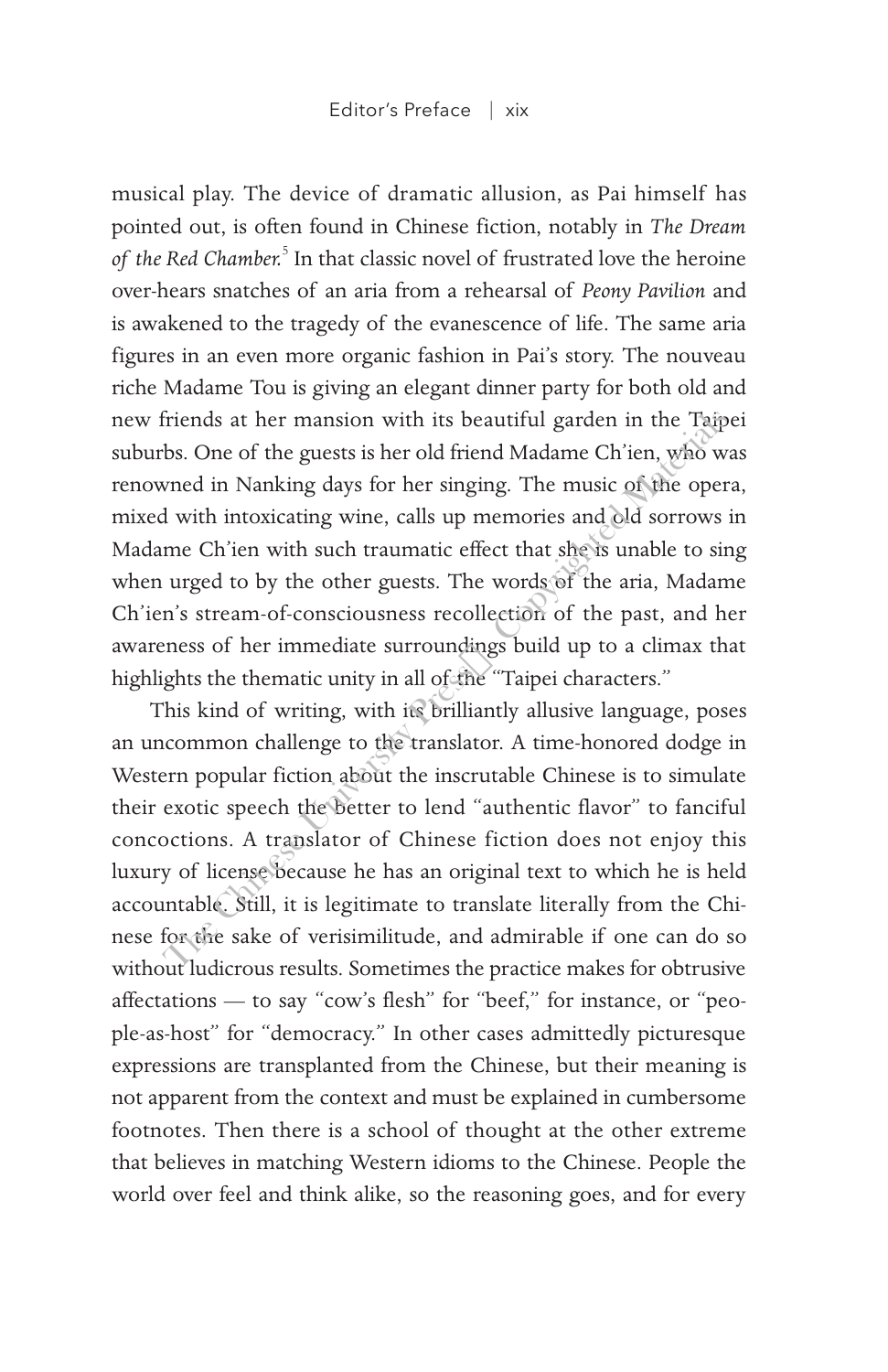well-turned Chinese phrase surely there ought to be an English (or American English) counterpart waiting to be uncovered and brought into play. The trouble is that to the extent one succeeds in this exercise he risks lessening for his reader the illusion of a Chinese story.

It is a testimony to the power and attraction of the *Taipei jen* stories that many scholars, both Western and Chinese, have tried their hand at translating them.<sup>6</sup> In this book the translators have been both bold and flexible in their endeavor to reproduce the pungent speech of the assorted characters. They retain the Chinese idiom as much as possible, while adopting American colloquialisms, even slang, that convey the spirit of the original. In "The Last Night of Taipan Chin," the tough-talking dancehall hostess obviously should not be made to speak standard English nor, for that matter, should she be given the spurious accents of a Dragon Lady. The same is true of the matron who narrates "A Touch of Green" and the boss-lady of "Glory's by Blossom Bridge," through whose eyes we follow the love-crazed shoolteacher to his pathetic end. If English is to be their medium of expression, then they must be permitted to talk freely in the idiom and idiosyncrasies of that language. th bold and flexible in their endeavor to reproduce the pare<br>eech of the assorted characters. They retain the Chinese i<br>much as possible, while adopting American collocytialisms,<br>mg, that convey the spirit of the original.

The role of the editor in such an enterprise is one of mediation: to steer the precious cargo that is the heart of the story between the Scylla and Charbydis of disparate accents and imageries, to help achieve a tone and texture of language at once natural and precise, intelligible in English and faithful to the original, that will move the reader when the original Chinese does and not cause him to laugh in the wrong place. This means ameliorating an occasional verbal gaucherie and eliminating incongruities that might produce the wrong effect, whether these resulted from over-fidelity to the Chinese text or too free a helping of the riches of the polyglot American tongue.

A case in point: when Jolie Chin, the "last of the red-hot mamas" in any language, exclaims her impatience for the long-deferred altar, "… just five more years — five more years, mamma mia!" The equivalence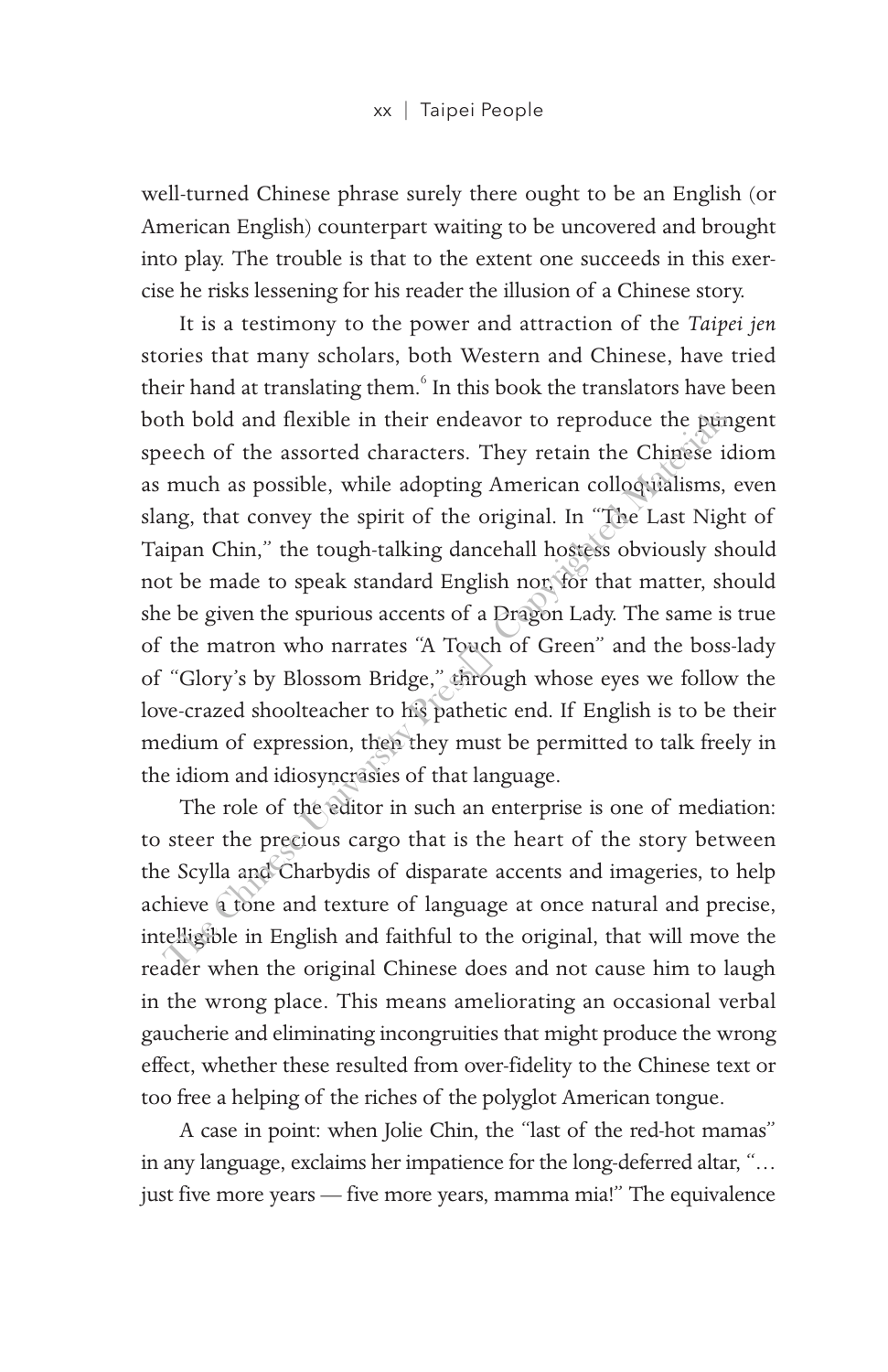here to the Chinese "wo-tê niang!" could scarcely be more exact, but we were constrained to use instead the equally serviceable "Mother of Mercy!" — at some loss, it is true, of comic vehemence — or the resulting ethno-linguistic mix would be too distracting for words!

Or a mere name can trip you up, such as that given the silent movie actor in "A Sky Full of Bright, Twinkling Stars." Shall we translate it straight and call him "Crimson Flame," or simply transliterate the characters "Chu Yen," two syllables utterly without meaning to a foreign ear. Our solution is something of a compromise, just as throughout the book personal and place names are sometimes romanized and on occasion colorfully and significantly represented, in the best tradition of the *Red Chamber* translations. For Chu Yen, or "Crimson Flame," could be interpreted further as a pun on Chu Yen for "Rouged Cheeks" — a Chinese symbol for ephemeral youth which has the weight of thousands of years of poetic literature behind it. A double footnote would have been required to unravel the author's intentions in this one name, not to mention a host of others equally intriguing to his Chinese readers. In such instances the translation has got to suffer a little in the interest of readability, leaving something for the classroom lecturer or the future Ph.D. candidate to explore. haracters "Chu Yen," two syllables utterly without mean<br>increasing of a compromise, jury and position is something of a compromise, jury<br>coughout the book personal and place names are sometim-<br>inized and on occasion color

In one case, in the story, "Ode to Bygone Days," the translators have adopted a truly innovative approach: they use the dialect of the American South to represent the homespun talk of two old women lamenting the decline of the once-great house in which they served. I have heard Chinese who know the United States well remark that they are reminded of their own way of life by the American South, with its soft accents and mannerly ways and the vestiges of an old culture in which the master–servant relationship played a strong role. With this in mind, the translation device — a kind of conceit, if you will — is not as strange as it may sound; and so I found it judicious to remove only a few of the more jarring regionalisms. Much of the rest